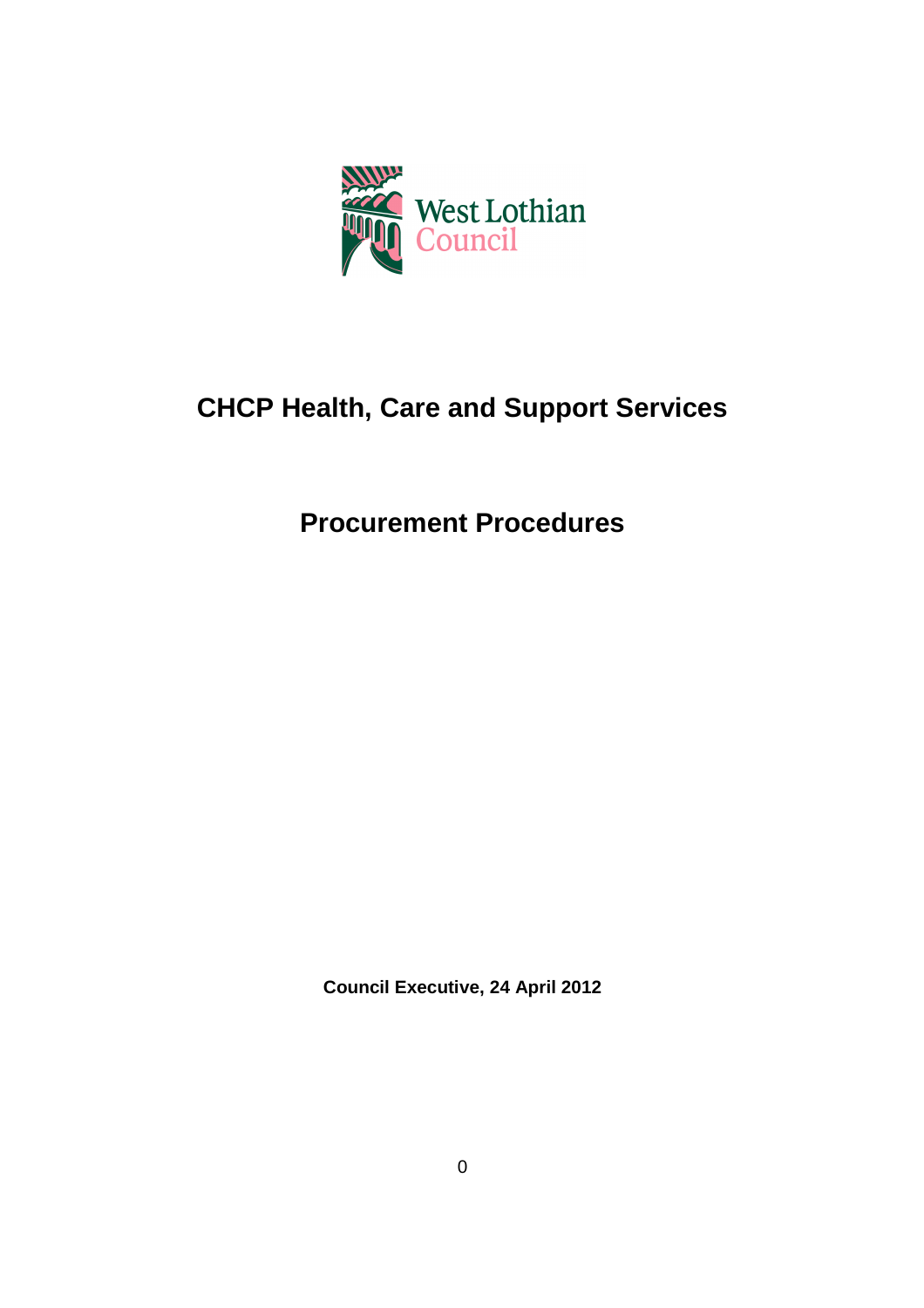# **CHCP Health Care and Support Services Procurement Procedures**

# **CONTENTS**

- **1. Background and Purpose**
- **2. Introduction**
- **3. Procurement Principles**
- **4. Procurement Arrangements**
- **5. Procurement Framework**
- **6. Council and Legal Requirements**
- **7. Rules and Governance**
- **8. Contracting Framework**
- **9. Summary**
- **10. Appendix 1 Definitions**
- **11. Appendix 2 Contract Award Stages**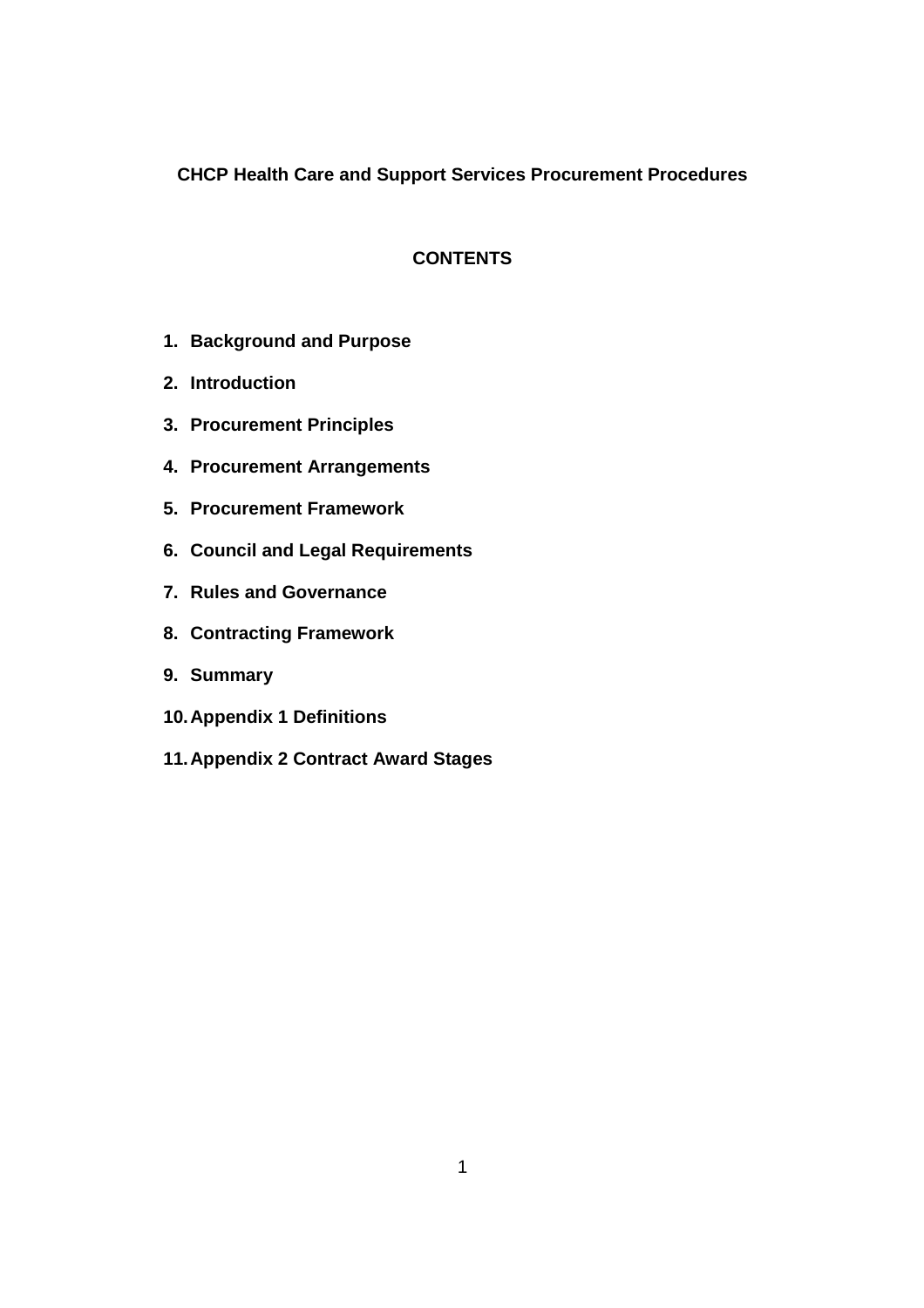#### **Procedures for the Procurement of Community Health and Care Partnership Health, Care and Support Services**

#### **1. Background and Purpose**

1.1 The council makes a range of services available to specified service user groups either by providing services (on its own or in partnership) or by purchasing services from third party providers.

1.2 This document outlines the procedures which govern the procurement of Part B health, care and support services within the remit of the West Lothian Community Health and Care Partnership and within the control of the Depute Chief Executive (Community Health and Care Partnership) from third party providers to ensure that services are delivered in a non discriminatory and transparent manner, meeting the requirements of Best Value and obtaining the best possible balance between quality and price in meeting service users' requirements.

1.3 Services to be included within these procedures are all those within the West Lothian Community Health and Care Partnership and within the control of the Depute Chief Executive (Community Health and Care Partnership), and within the scope of 'Part B services' in terms of the Public Contracts (Scotland) Regulations 2012 provided by or procured in pursuit of the council's statutory social work functions to children, adults and older people.

1.4 The council's Standing Orders for Contracts (2012) designate the Depute Chief Executive (Community Health and Care Partnership) as the "Responsible Officer" for all contracts covered by this procedure. Under the council's Scheme of Delegations to officers, he or she may delegate those powers to appropriate officers in the CHCP service areas, but retains overall and ultimate responsibility for compliance.

1.4 These procedures will: -

- Provide clear guidance to council staff about how and from where services can be purchased
- Identify the type of contract that is most appropriate to the service being procured
- Identify the process for approving specialist services
- Identify the process for specifying services
- Identify the roles and responsibilities of identified council officers
- Specify a clear and identified process for monitoring and reviewing how services are procured and delivered
- Meet the requirements of Best Value by taking the cost and quality of services into consideration when commissioning and reviewing services.

1.5 These procedures link to all internal Social Policy policies and procedures and the following guidance on the procurement of care and support services:-

- Procurement of Care and Support Services, Scottish Government, Sept 2010
- Scottish Procurement Directorate: SPPN 10/2008, Social Care Procurement: Advertising and Competition.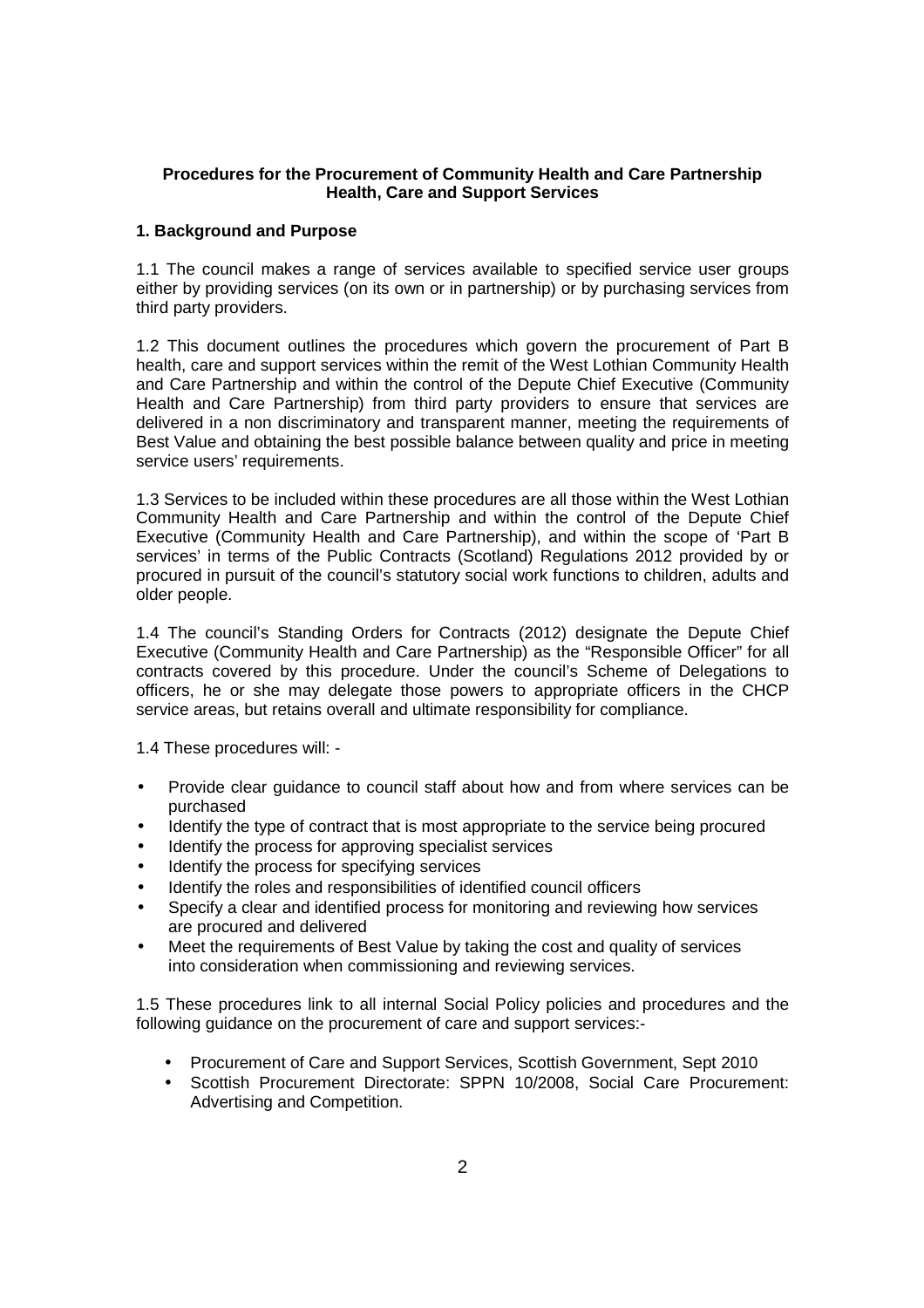1.6 For clarification these procedures apply to services where individual service users have chosen not to commission services themselves via self-directed support, direct payments or individual budgets.

### **2. Introduction**

2.1 The council and its partners seek to ensure that a range of services are available to meet the assessed care and support needs of people who are ordinarily resident in West Lothian. In order to do this, services are either provided directly by the council (on its own or with its partners) or purchased from Third Party providers. The Social Policy Service Statements for individual service user and carer groups outline the overall strategic direction as well as mapping the size and volume of care and support services in each service area. These will be superseded by CHCP Joint Commissioning Plans which will be subject to extensive stakeholder engagement prior to finalisation.

2.2 Services commissioned have an emphasis on devolving responsibility as close as possible to service users and carers. This dimension means that there is a difference from the commissioning of other types of service, as there is generally a need to continue to work with providers where service user choice indicates the continuation of such services.

2.3 The council's Corporate Plan recognises the need for a service response to meet the outcomes and needs of individuals and communities through working with agencies across the public, private, third and voluntary sectors to make best use of the mixed economy of care and support provision.

2.4 It is recognised that care and support service providers operate within a specialist market. It is proposed that the CHCP Joint Commissioning Strategy and CHCP Joint Commissioning Plans will outline the council's future overarching approach to the commissioning and contracting of CHCP health, care and support services in West Lothian which acknowledges the complex nature of service provision.

# **3. Procurement Principles**

3.1 The principles that underpin the procurement of these services in West Lothian are:-

- The process is non discriminatory and will provide information to service users and providers that improves service delivery
- The council will specify, in all circumstances, the services that the contracted provider is expected to provide
- When awarding a contract the provider will be evaluated against the principles of "best value" by securing effective and efficient services within the limits of available resources and will balance quality and cost considerations
- In purchasing, contracting or procuring services the council will take the cost and quality of services to be provided into consideration
- The process will assist the provider to deliver a service on behalf of the council that meets agreed service standards and addresses individual assessed needs and outcomes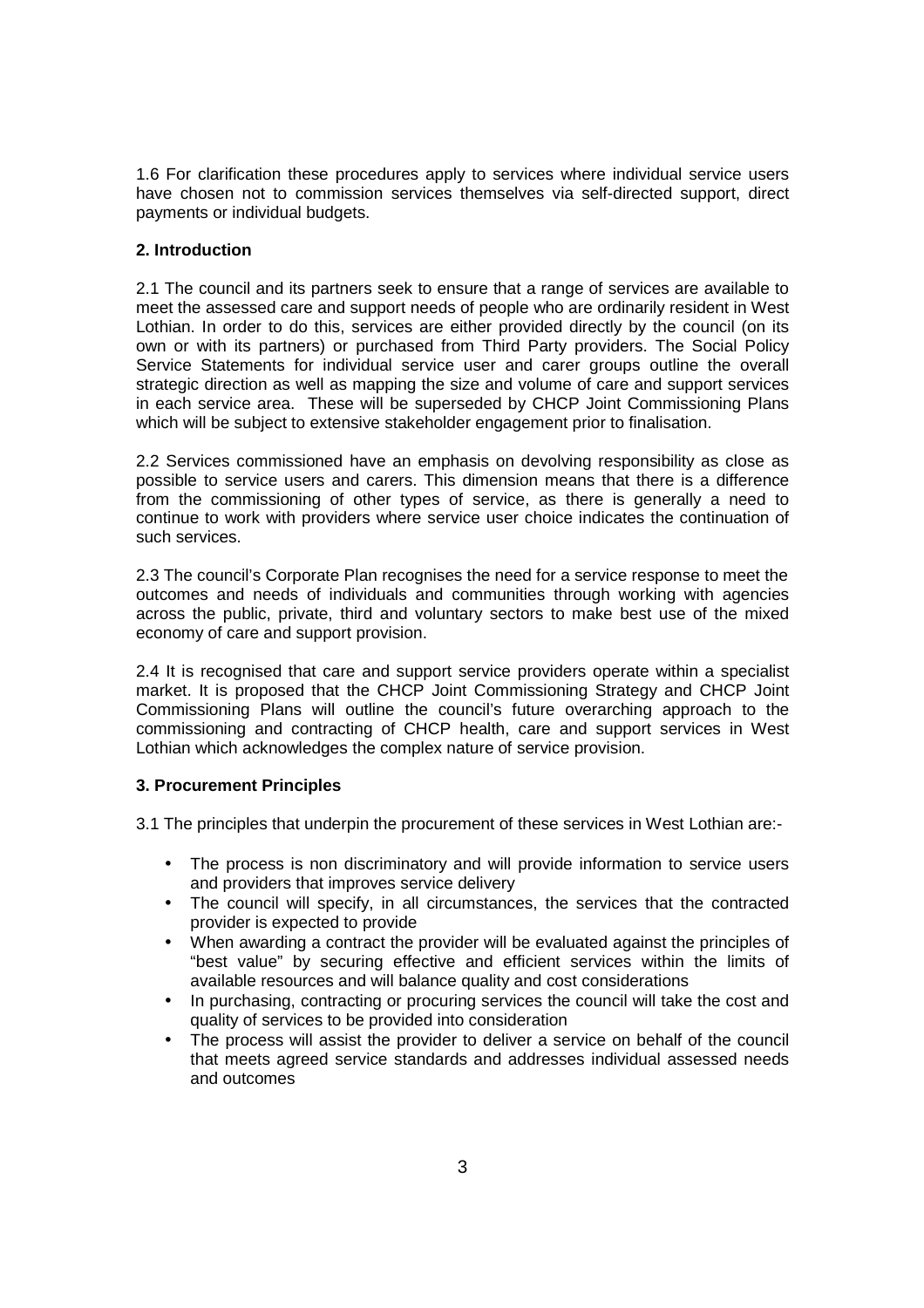- Contracted services will have clearly stated and measurable performance indicators including outcome based performance indicators to assist providers towards continuous improvement and maintain the quality of purchased services
- Fairness and understanding with regard to the price of care and support will be applied based on nationally agreed levels, where appropriate or in place
- All contracted services will take account of local and national trends assisting providers to meet current and future needs of people who live in West Lothian.

#### **4. Procurement Arrangements**

4.1 Section 4 and 5 of this document outline the strategic approach of the procurement of these services and how this approach aims to support the service planning processes through the implementation of the procurement framework.

4.2 The Procurement Strategy is aimed primarily at high volume generic services and although reference is made to the needs of individuals with complex needs these will generally be individually specified and commissioned.

4.3 The Procurement Strategy aims to:-

- Introduce different types of contracts as appropriate and produce a directory for specialist service provision
- Apply an accreditation process to all services to ensure that any service used meets basic requirements of law, health and safety and quality
- Collate and maintain information to enable the monitoring of standards of care and support provided that leads to an understanding of the quality of the service being provided
- Use this information to assist providers to improve the quality of services
- Use the tendering process where there is a legal obligation to do so or where identified within this strategy
- Encourage partnership arrangements with medium and large external providers
- Maintain flexibility to support the uptake of self directed support requested by service users where it is appropriate to do so.

4.4 To ensure compliance with Best Value it is required that in all situations:-

- The council's services should be considered in the first instance where these are available, to meet the assessed needs of the service user and where it is economic to do so
- Where services are purchased on a Block Contract basis or Framework Agreement that these services should be utilised, where appropriate, following assessment by the council. If these services do not meet the assessed needs of the service user then consideration may be given to purchasing any service(s) by means of an individual or spot contract. A record will be kept for audit purposes.

# **5. Procurement Framework**

5.1 The Procurement Framework is part of the overarching West Lothian Council Policy on Commissioning and Provision of Social Policy Services. Sections 6 -10 of these procedures outline the main elements of the Procurement Framework.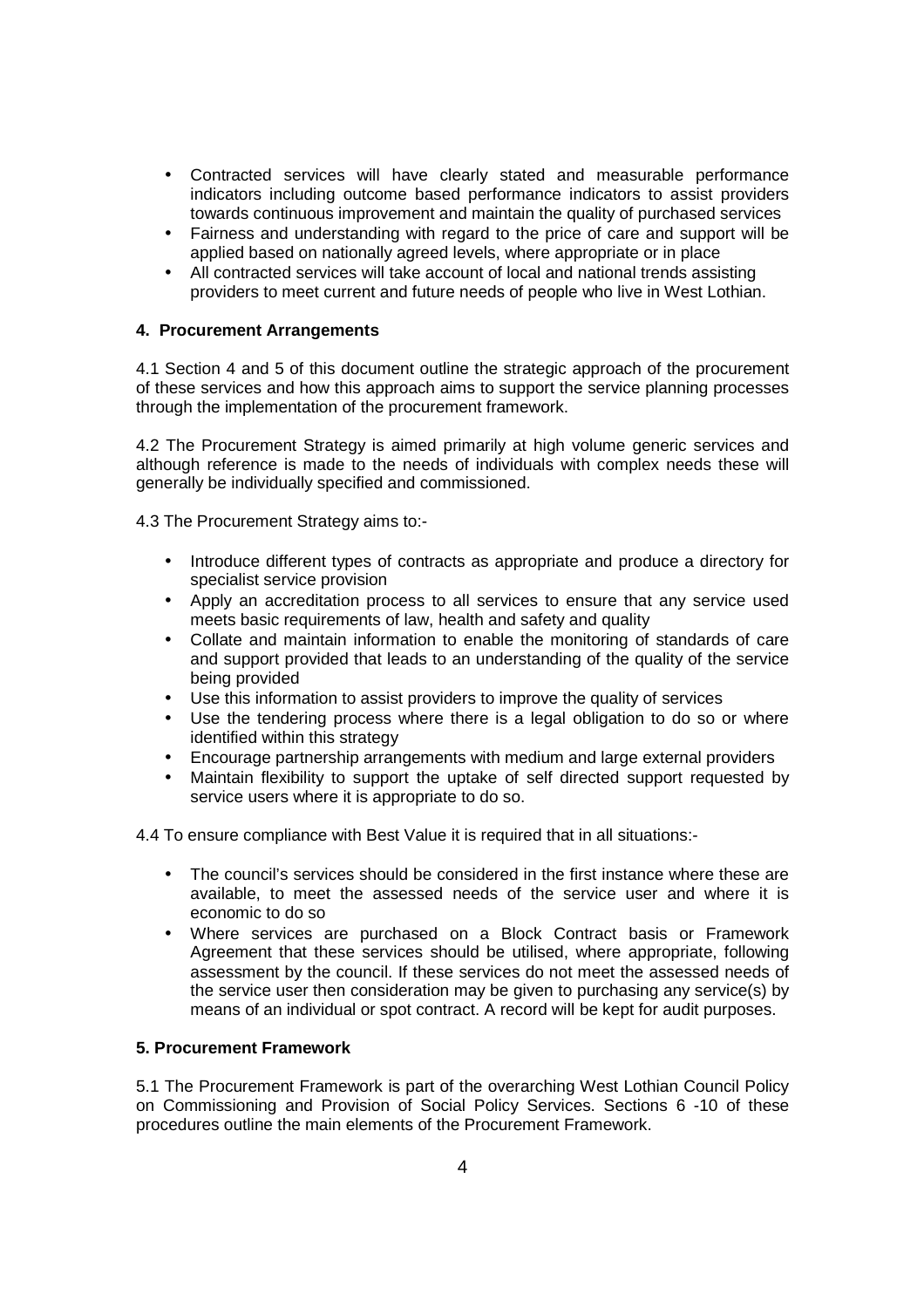5.2 The benefit of developing a Procurement Framework is to take account of the specific needs of the procurement of these services including: -

- Compliance with Best Value
- Identifying estimated actual cost for service at an early stage (in most cases)
- Transparency and protection for the council
- Clarity in accountability
- Outline a consistent approach to contract management
- Identification of future contracting issues and obligations
- Working in partnership with service users, carers and providers
- Service user choice.

5.3 The Procurement Framework is based primarily on the Social Policy Commissioning Plans and Service Statements for individual service user and carer groups which will identify:-

- the range of services to be made available
- which service provision the council will make available.
- which services will be purchased or procured from independent or private providers.

5.4 The principal aim of the Procurement Framework is to implement an identifiable auditable process in each service area that is non discriminatory, transparent, accountable and cost effective. These are further detailed below:-

**Non discriminatory** – all prospective third party providers have an equal chance of success and will be treated equally. Standards and monitoring are applied to services purchased from the third party sector.

**Transparent** – All services purchased have a detailed service specification setting out the requirements of the service, which are linked to the appropriate national care standards. The Social Policy Service Plan and Social Policy Commissioning Strategy will identify the councils purchasing intentions for most care and support services.

**Accountable** - Approval of service contracts and monitoring performance is regularly reported to the Head of Social Policy, Depute Chief Executive (Community Health and Care Partnership), Social Policy PDSP and the Council Executive.

**Cost Effective** – Wherever possible, services will be provided locally and in accordance with Best Value principles to obtain a balance between cost and quality considerations working in partnership with NHS services, as appropriate and with partners in the third party sector.

#### **6. Council and Legal Requirements**

6.1 The fundamental requirement of social work legislation is to meet the assessed needs of the council's service users. (see West Lothian Council Policy on the Commissioning and Provision of Social Policy Services). In approving these Procedures Council Executive authorisation will permit officers of the council to identify:-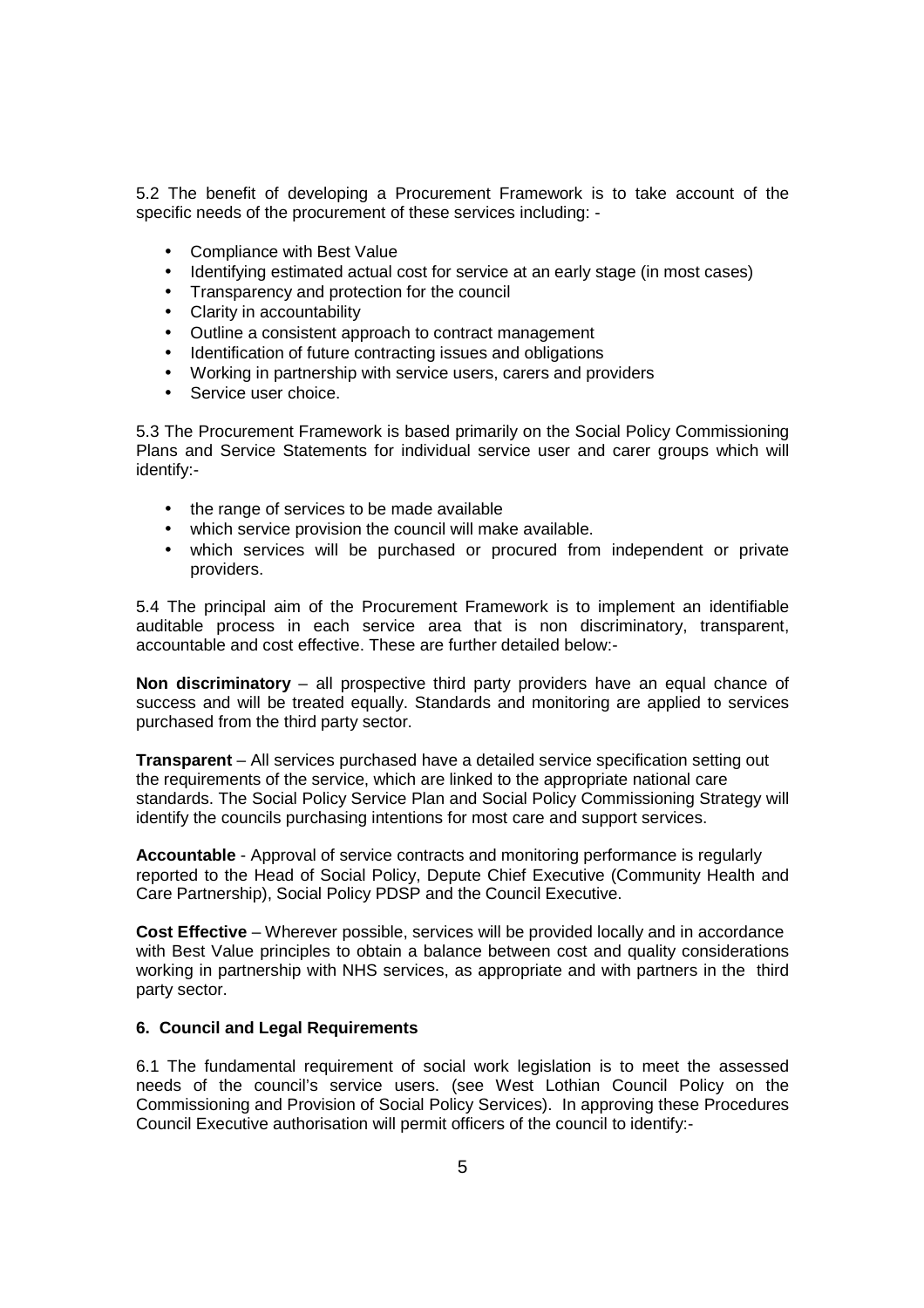- The services required to be procured
- Type of contracting to be utilised
- Appropriate procurement mechanism.

6.2 The Council Executive will receive annual notification of the award of contracts based on the process outlined within these procedures. The Social Policy PDSP will receive 6 monthly updates of awards of notification of contracts.

6.3 Council Standing Orders require that all contracts and extensions to contracts must be made in terms of the relevant legislative framework, the EU procurement rules, council policy and the council's duty to achieve Best Value.

6.4 Currently the European Union's Public Procurement rules have limited application to Health, care and support services therefore fewer requirements of the 2012 Procurement Regulations apply.

6.5 Health, care and support services are classed as "Residual (Part B) Services" and therefore such contracts are not subject to the normal EU tendering regimes. Council Standing Orders enable the delegation of responsibility for contracting of services to the Responsible Officers, through appropriate committees, and through Procurement Services.

6.6 The Council Executive has an overarching responsibility for the commissioning and contracting of care and support services and the authority to decide how these services will be contracted. All CHCP contract awards for care and support services will be notified to the Council Executive annually. Council Standing Orders also allows the delegation through the Responsible Officer and the Head of Social Policy to the appropriate procurement officer.

6.7 Where there is any doubt as to whether a particular contract is subject to the EU Procurement or other rules, the council's Procurement Team and Legal Services will be consulted accordingly. Although not currently a requirement of standing orders it is proposed that, in most circumstances, externally purchased Social Policy services shall be subject to a contractual arrangement.

6.8 The process for seeking providers and awarding contracts is outlined in Sections 8 to 10 below and aims to meet the legal and reporting requirements of the Council as well as identifying clear lines of accountability.

6.9 Council Standing Orders in relation to contracting of services generally apply in cases where the legislative framework requires competition or where a decision has been taken by the council, a committee or sub-committee of the council or an officer, as the case may be, to contract for services externally. For CHCP services this means:-

- Social Policy will, in most circumstances, commission contracts for the provision of these services under delegation from Procurement Services
- Standing Orders allows the Council or a Committee to decide that the Standing Orders, or parts of them, shall not apply to a specific contract. The approval by the Council Executive of these procurement procedures will allow contracts to be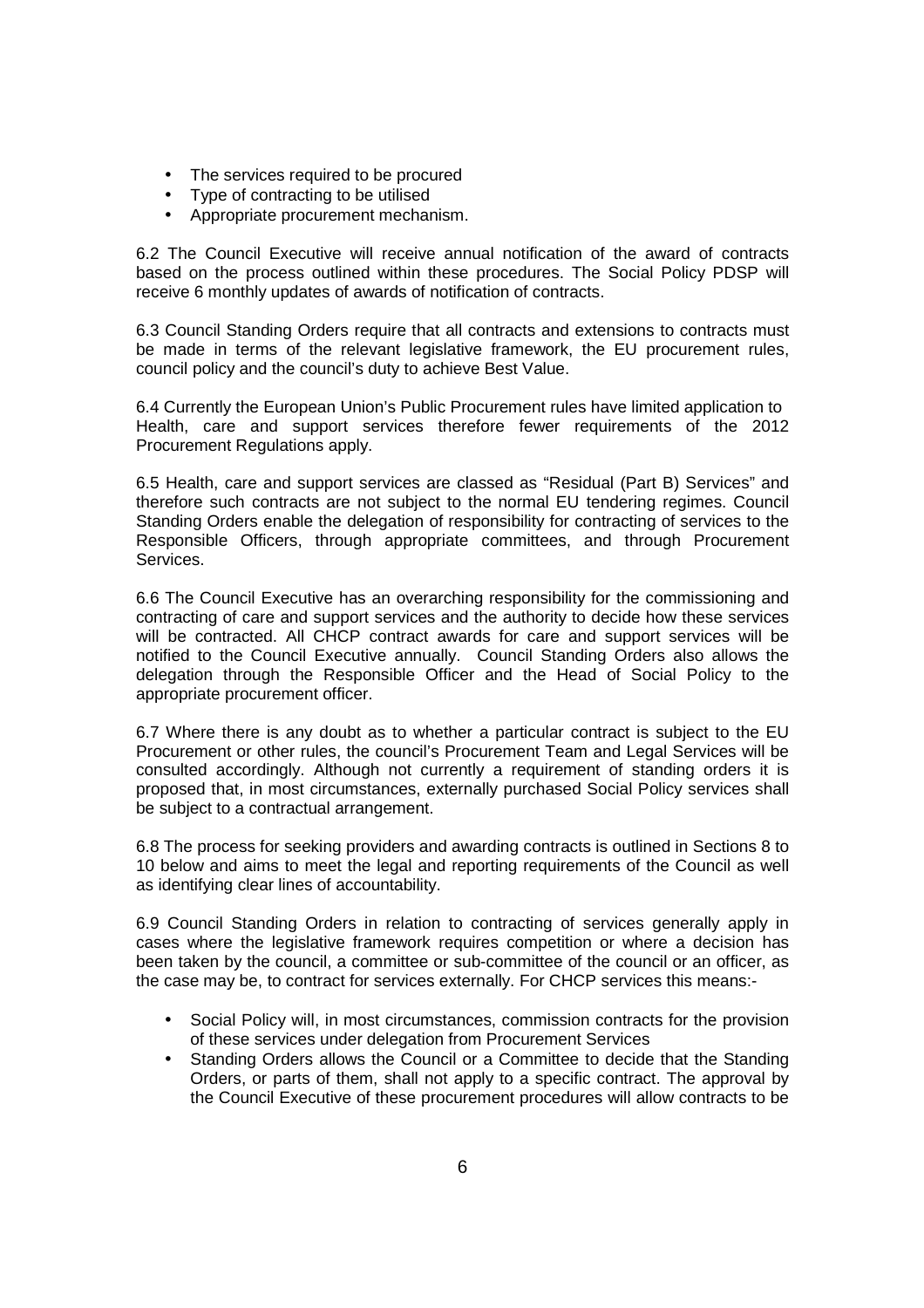let by without following a formal tender process, providing Best Value principles, as outlined in this procedure, are followed.

- 6.10 The Responsible Officer will:-
	- Report annually to the Council Executive on the contracts awarded, extended or renewed
	- Report biannually to Social Policy PDSP
	- Ensure that the award of any contract which exceeds the EU threshold applying to Part A services is dispatched to the OJEU for publication within 48 days of the contract award
	- Include the details of these contract awards in the annual statistical returns to the Scottish Government
	- Add details of the contract awards into the council's corporate contract register
	- Comply with provisions of Standing Orders in relation to delegation and training of officers, procurement strategies, use of standard terms of contract, use of the Contracts Register, use of framework agreements and collaborative arrangements, contract monitoring, and reporting to committee and PDSP.

#### **7. Rules and Governance**

7.1 A number of factors are taken into account when considering the process for procurement in each service area. This section outlines the procedure for the decision making and reporting process.

7.2 The commissioning process will generally identify in each service area:-

- The range and type of service required
- The volume and level of resources available
- The key performance indicators to be met.

7.3 Services that are to be purchased or procured from external providers will be contracted for based on the following:-

- Type of Service (clearly defined within the service specification)
- Timescale in which the service is required
- Cost of services
- Promotion of Service user choice where feasible.

7.4 It is not possible to have a specific overarching process, which will apply to all contracts due to the diversity of service requirements. For the purpose of this framework services will be defined as: -

- **General Services** services that meet the needs of a range of individuals and have a high volume of regular turnover of both services and service users
- **Individualised Services** services for 1 or more individuals whose needs cannot be met by general services including small groups of individuals with similar needs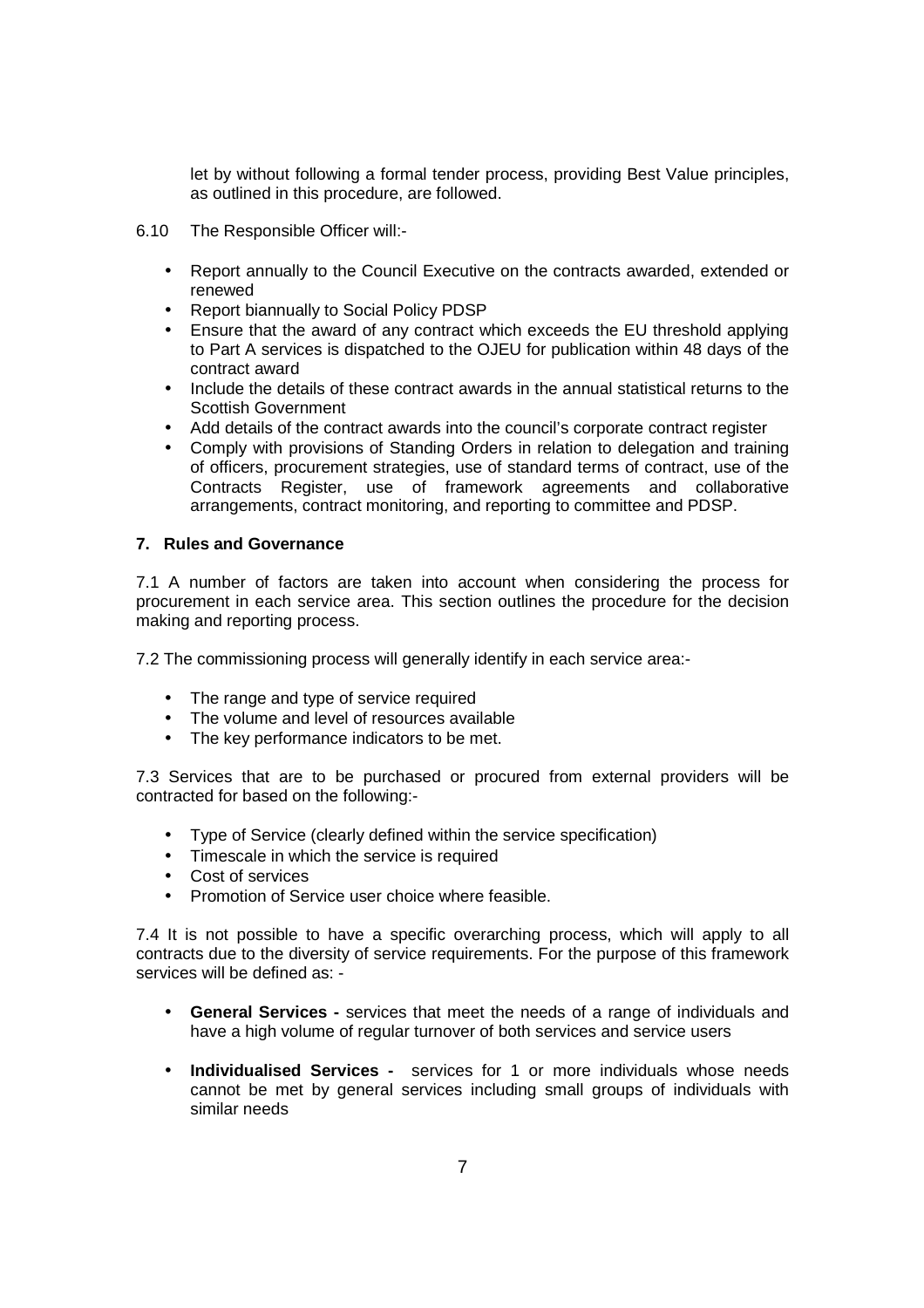#### **Rules and Governance for the Commissioning of General Services**

7.5 This procedure covers general services such as care homes for older people, care at home services, day care services, most transport services and other services that are not of a specific or individualised nature. There are a number of factors, which influence and direct the contracting process in these services including:-

- The council currently operates within the National Care Home Contract Framework with national fee rates negotiated by COSLA and approved by the council
- Services can be provided by a range of providers from national private companies to local voluntary or independent (specific purpose) providers
- Geographic location of services
- Changing needs and aspirations of service users.

7.6 In order to take account of this range of factors the framework for contracting general services will:-

- Require providers to be on the service provider directory
- Utilise different types of contract dependent on the service need
- Utilise different commissioning approaches dependant on the service need/ type.
- Require approval of the Responsible Officer or other officers to whom authority has been further delegated, as to the approach to be followed.

7.7 The decision on which approach to follow will be recorded in a centralised register and in the council's Contracts Register, in order to monitor contracting performance and practice, and inform future decision making.

7.8 The Responsible Officer may certify a purchase as being unsuitable for tendering due to either the nature of the services required or the timescales involved. In such circumstances there will be no requirement for a tendering exercise. Such certification will be the exception rather than the rule and will be recorded as in the paragraph above.

7.9 In identifying suitable providers to invite to tender or from whom services will be contracted the following approaches will be considered:-

Open Procedure: This is a one-stage procedure whereby service providers are required to complete a Pre-Qualification Questionnaire (PQQ) and must satisfy certain selection criteria (the first stage). The local authority cannot limit the number of bids it receives.

Restricted procedure: This a two-stage procedure whereby service providers are required to complete a Pre-Qualification Questionnaire (PQQ) and must satisfy certain selection criteria (the first stage). This process enables the local authority to limit the number of service providers which are invited to tender (the second stage).

Negotiated Procedure: This is a two-stage procedure whereby service providers are required to complete a PQQ and must satisfy the first stage selection criteria. The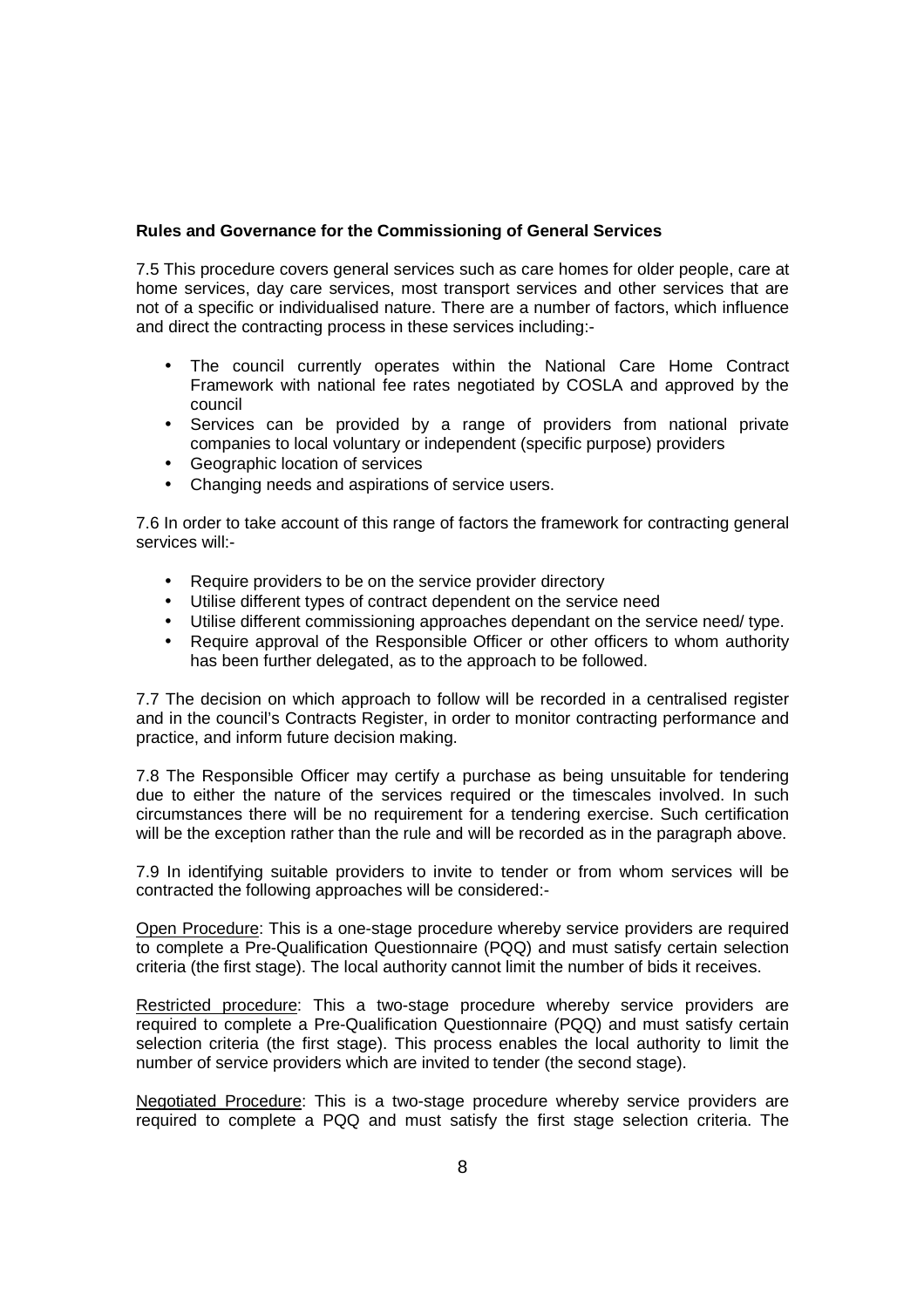second stage involves negotiation with the short-listed service providers with a view to agreeing the terms of the contract.

Competitive Dialogue: This procedure is only suitable for the award of a 'particularly complex' contract or framework agreement where the public body is unable to define the technical specification for the service or is unable to specify either the financial and/or legal make-up of a project.

Framework Agreement: A framework agreement sets out the terms and conditions under which specific contracts (call-off contracts) can be entered into throughout the term of the agreement. Framework agreements are a recognised method of securing services where there is a repeat need but exact quantities or timings are unknown. An evaluation of the quality and cost of the services is made when the framework agreement is established to determine which suppliers should be invited to join the framework.

Strategic Partnerships: A public body may seek a long term strategic partner or partners to re-design and achieve major changes in the delivery of a service and/or the use of resources.

Public Social Partnerships (PSPs): Involve third sector service providers and other interests/stakeholders in the design and piloting of a service alongside a public body. There are typically three stages, design, piloting and tendering for longer term delivery.

#### **Commissioning for Specialist /Individualised Service**

7.10 This section covers services for individuals with high or complex needs and identification of the provider will be dependent on the needs of, and the outcomes being sought by, an individual or small group of individuals.

7.11The selection of providers will be dependent upon providers having the knowledge and or experience of working with the identified assessed needs. Generally the process applied is likely to be either **partnership** or **open** tendering (as defined above) but with pre-qualification, which includes evidence of the providers' experience in providing for the identified service user or service user group.

7.12 Tendering is unlikely to be used where it is evidenced that best value can be achieved by another process e.g. partnering arrangement.

7.13 The type of contract used will be dependent upon the type of service to be purchased and the volume required.

#### **8. Contracting Framework**

#### **The contracts awards procedure is summarised in Appendix 2.**

#### **Factors to be considered in developing a contract**

8.1 A number of factors are relevant in the development of the contracting framework for these services including:-

1. Type of service to be purchased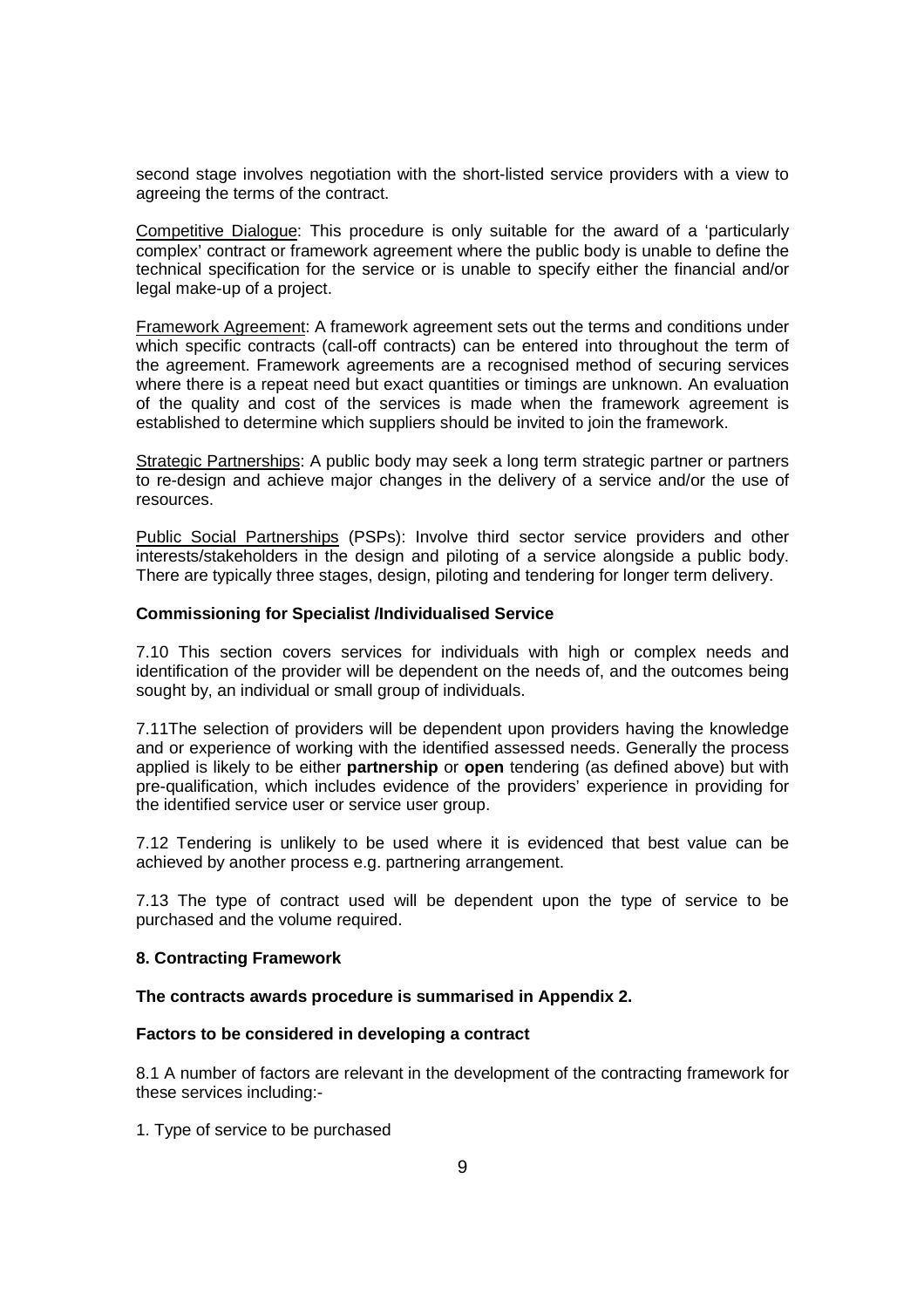- 2. The range of appropriate and available service providers
- 3. Cost
- 4. Quality of services
- 5. The volume of services to be purchased
- 6. The length of the contract.

#### **Type of service purchased**

8.2 Decisions on the type and length of contract will be made by the Responsible Officer (normally delegated to relevant Senior Manager).

8.3 As a general rule the method of contracting will be defined by the service user group:-

- Older people
- Learning disability
- Physical disability (including sensory loss)
- Mental health
- Substance misuse
- Homelessness
- Children and Families
- Criminal Justice,

and the type of service:-

- Care home
- Day support
- Housing support
- Care at home
- Short breaks from caring
- Advocacy
- Other service of an advice / support nature.

8.4 In order to support the council in complying with its obligations in terms of the Social Work (Scotland) Act 1968 (Choice of Accommodation) Directions 1993 or other such Directions as may from time to time be in force, the Head of Social Policy, in consultation with the Chief Solicitor, shall produce a range of model contracts for the provision of services.

#### **Service Providers**

8.5 The range of appropriate and available service providers will be recorded as follows:-

- The Head of Social Policy will keep a service directory of service providers
- This will be known as the Social Policy Service Directory and providers will be accepted on to this directory who meet the council's requirements in relation to financial viability, staff and service user policies and procedures. This directory will be updated every six months by the Social Policy Contracts and Commissioning Manager and reviewed every 3 years.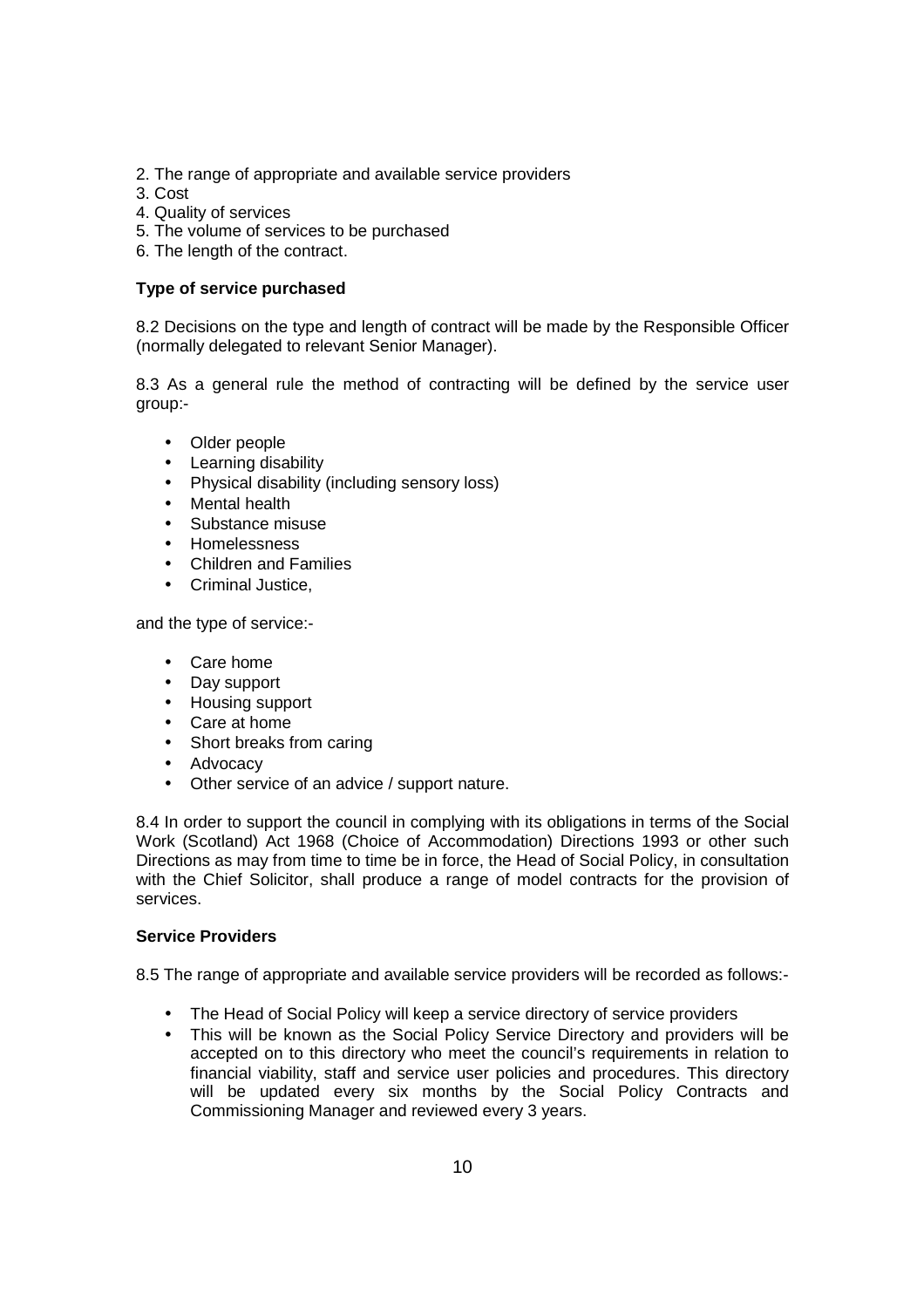#### **Cost**

8.6 The Responsible Officer will ensure that no contract is entered into unless the estimated expenditure involved is either included within the approved budget and purchasing plan or can otherwise be provided through financial resources available to the council. Decisions on the cost of services will be based on:-

- Comparative data where available e.g. older peoples care home fees
- Experience of providing similar services
- Any other specifications set as required for a particular service
- Level of care needs and individual service requirements
- Meeting the principles of Best Value.

#### **Quality of services**

8.7 Decisions on the quality of services will be based on:-

- Comparative data where available e.g. experience of providing similar services, Care Inspectorate Inspection Reports
- Ability to meet the quality requirements specified within the contract
- Any other specifications set as required for a particular service
- Level of care needs and individual service requirements.

#### **The volume of service to be purchased**

8.8: The number of places and the level of turnover of service users will determine both the cost and the type of contract agreed. There is no single identifiable rule for service usage to enable a standardisation of costs due to:-

- Some services providing for a high volume of people and also have a high turnover
- Some services having high overhead costs due to location or service user grouping.
- Some services having a low number moving through the service where the service users have lifelong conditions that require support.

8.9 All of the above interplay in the development of the CHCP Joint Commissioning Plans, Service Statements and in every contract. The Joint Commissioning Plans will create and sustain a better understanding and awareness of the different requirements of different service provision areas. In applying the factors identified in 8.1, a range of contracts will be utilised dependant on the nature, type and volume of service to be contracted

#### **Specification of services**

8.10 Service specifications for each contracted area of service and specific needs to be met, will be developed by Service Development Officers and Contracts and Commissioning Officers, in consultation with staff, service users and providers and approved by the relevant Senior Manager. A model outline specification will be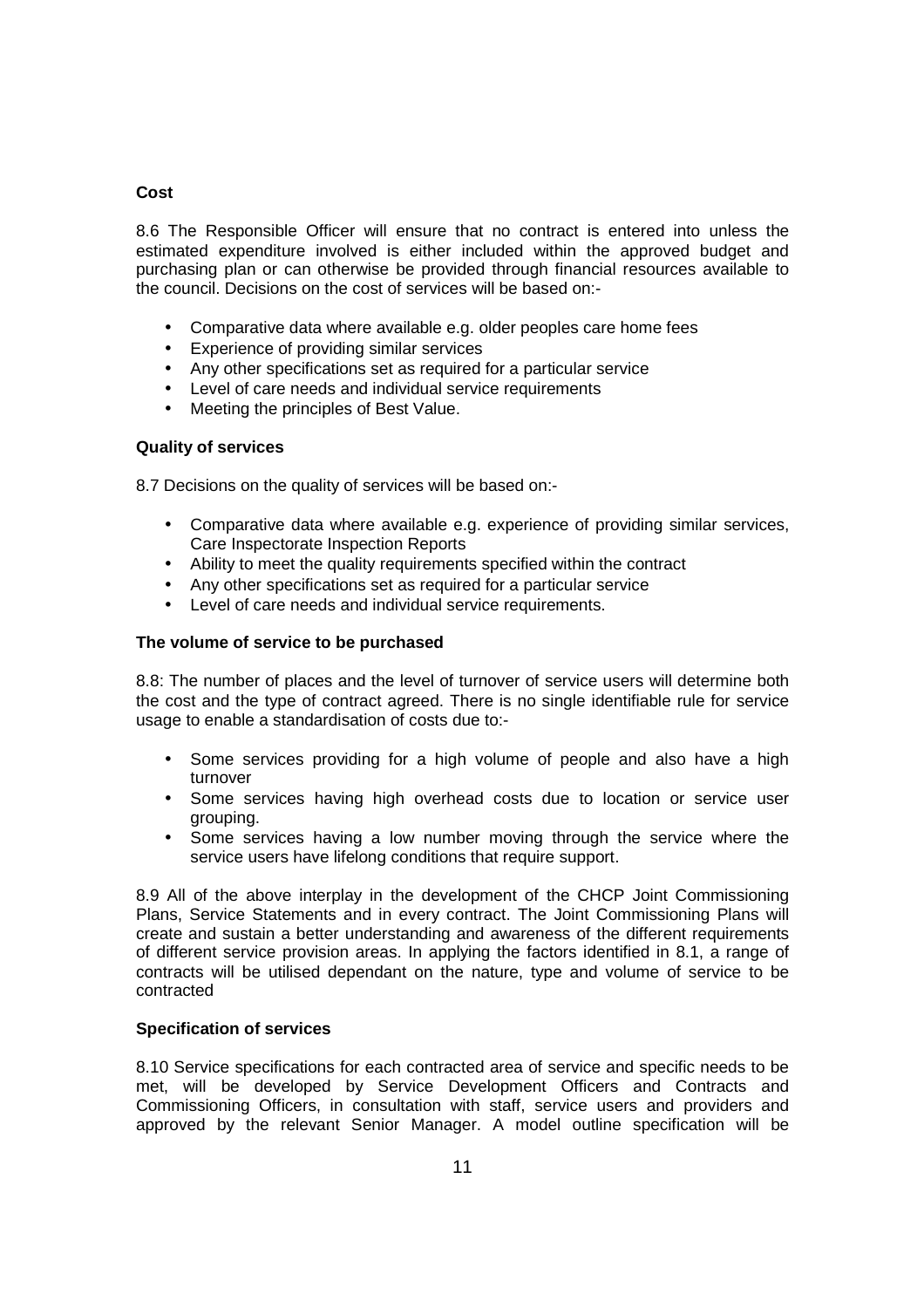developed to enable minimum standards of format across social policy services which will include: -

- Relevant performance indicators, a benchmarking process, standards for services and other council requirements not included in the core terms and conditions
- Contracts and Commissioning Manager, Service Development Officer (Contracts) and Service Development Officer (Contracts and Financial management) will monitor contract development and provide advice on service specification, contract conditions and monitoring requirements.

#### **Duration of contract**

8.11 Contracts will normally be agreed for an initial period of 3 years unless otherwise specified. Contracts may be extended for further periods following a review of the service. Setting shorter or longer contract periods will always be subject to Responsible Officer approval and will be dependent upon:-

- Contract type in place
- Whether a new or established service
- Other partnership investment factors.

8.12 All contracts awarded, extended or renewed will be reported to committee on an annual basis.

#### **Contracts Advisory Group**

8.13 The CHCP **Contracts Advisory Group** will have representatives from the council's Procurement Team, Legal Services, Corporate Finance and relevant Social Policy and Health staff and will meet on a 6 weekly basis. Contracts will be notified to the **Contracts Advisory Group** and a record kept of the contracts including contract award in both the centralised and corporate register. The remit of the Contracts Advisory Group will be to advise and assist the Responsible Officer in:-

- Exercising delegated powers in relation to the procurement, commissioning and monitoring of Care and Support Services
- Achieving best value for the council in the provision and procurement of Care and Support Services
- Taking action to promote and enforce compliance by the providers of Care and Support Services with qualitative and quantitative contractual standards
- Complying with the council's Standing Orders for Contracts and its Corporate Procurement Procedures, where applicable
- Adhering to the statutory regime, domestic and European, and including government guidance, governing the procurement of these services.

8.14 All Social Policy Senior Managers and Social Policy staff responsible for commissioning and contracting will consult with the Contracts Advisory Group and Responsible Officer on service contracts. This will allow:-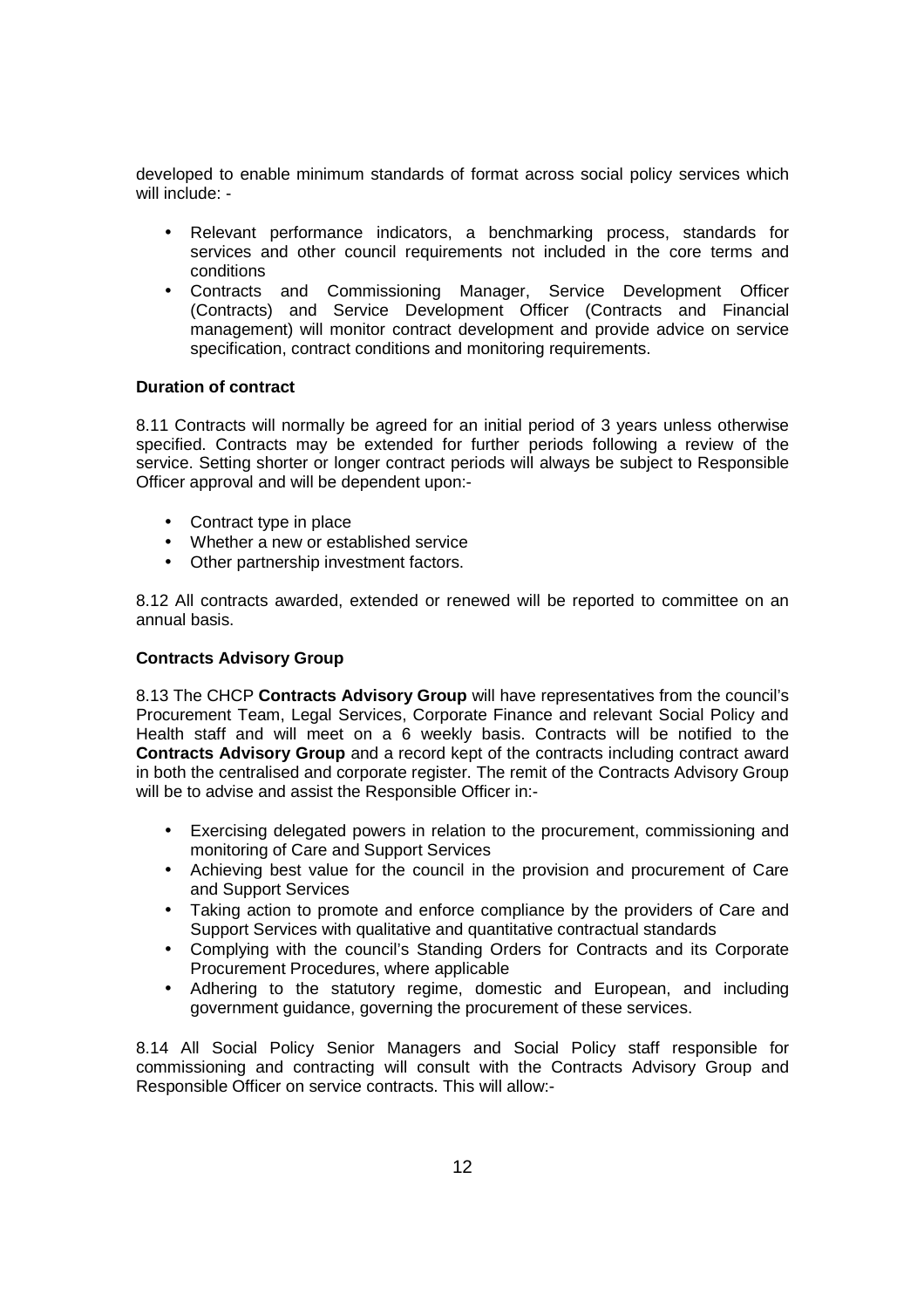- Decision making about future service usage sufficiently in advance of the termination or renewal of a contract
- A fully considered position to be taken regarding continuing or terminating contracted services
- List of contracted services and service costs to be maintained
- Group manager /team manager to ensure that generic services are purchased from contracted providers.

#### **Monitoring and Review**

8.15 Responsibility for reporting to the Responsible Officer on contract awards and Performance lies with

- The Head of Social Policy
- The Senior Manager (Communities and Information)
- The Contracts and Commissioning Manager
- The Service Development Officer (Contracts)
- The Service Development Officer (Contracts and Financial Management).

8.16 Information on contract performance will be gathered on a biannual basis and reported to Social Policy PDSP. An annual report of contract performance outcomes and recommendations for future procurement will also be reported to the Council Executive. This process will allow Social Policy to achieve a baseline of service delivery and quality and may in the future offer scope to consider variation of contract (where the contract allows such variation) where services have a capacity to improve quality within a defined cost.

8.17 In addition it will meet the requirements of clear governance by the Senior Manager (Communities and Information), reporting on the performance of contracted services to the Responsible Officer, the Head of Social Policy, Social Policy PDSP and the Council Executive.

8.18 A full review of contracts of more than 2 years duration will be led by the relevant Service Development Officer or Contracts and Commissioning Officer for the specific client group and begin at least 6 months before the termination date in order to give full consideration to all aspects of the service. The aim of the review will be to assess whether the contracted service: -

- Continues to have a strategic fit
- Has operated within prescribed financial parameters and provides Best Value
- Has met the service objectives and service specification
- Has performed satisfactorily.

8.19 The contract reviews will consider the following:-

- Reports on performance and budgets from the provider
- Monitoring information gathered in the above processes
- Service users' views
- Care manager/care co-ordinators' views from individual service user reviews
- Link officers' views (where in place).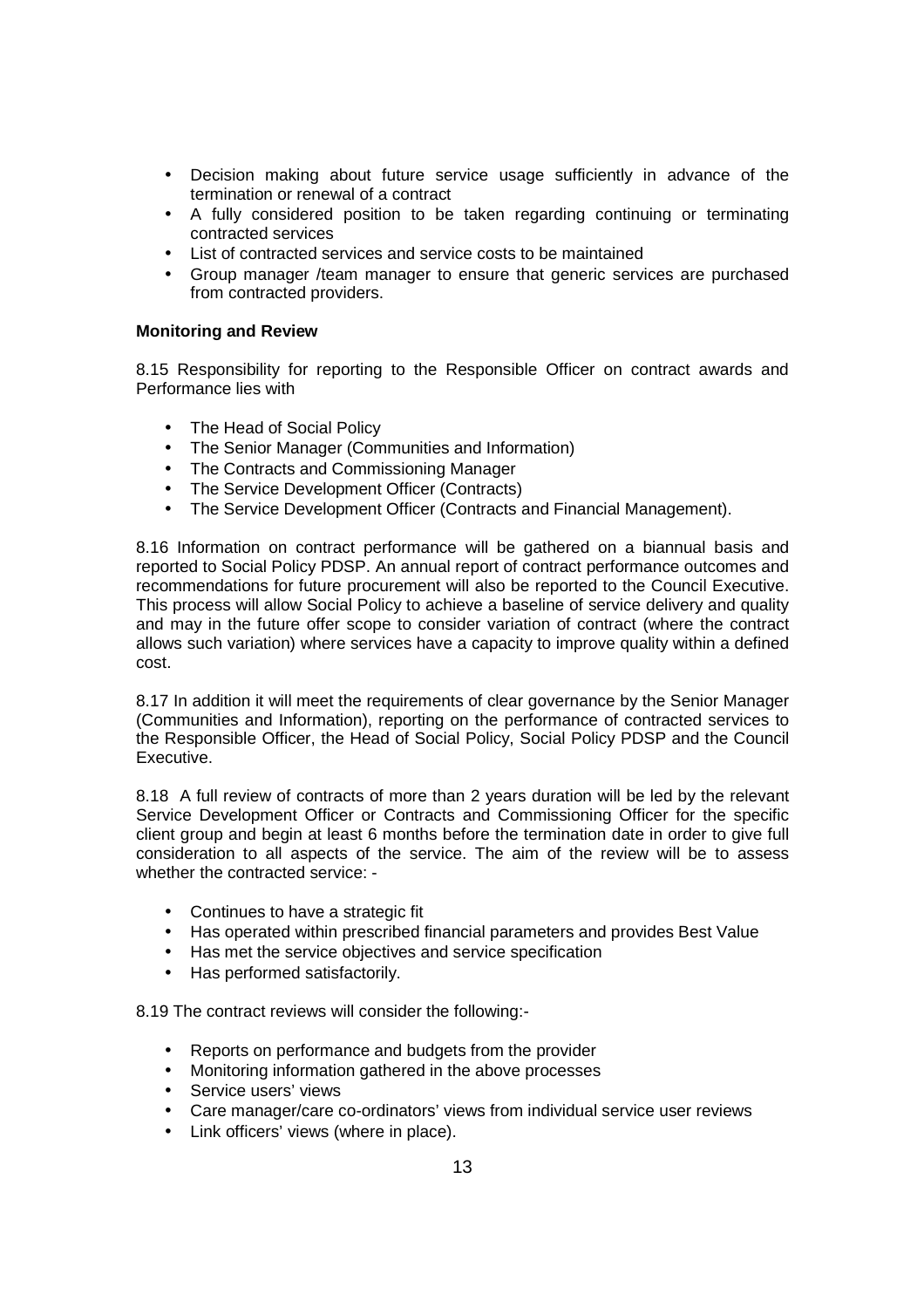8.20 A summary of the review findings will be submitted to the relevant Senior Manager at least 3 months in advance of the contract termination date), to set out recommendations and timescales for future actions to include: -

- Renewal of the contract for a further agreed period and at what cost
- Amendment to the contract terms as a result of monitoring and reviewing the contract and service provision
- Termination of the contract specifying the ground(s) of termination and an identified exit strategy
- Recommendation that the contract be tendered on Best Value market testing ground. Consideration of a benchmarking exercise to develop comparative costs with other similar services.

#### **9. Summary**

9.1 The Procurement Strategy for Social Policy Services and Joint Commissioning Strategies will form part of the overall proposed Commissioning Strategy for CHCP services. The aims of the strategy are to:-

- Find out the needs, preferences and desired outcomes of people (needs analysis and unmet need)
- Develop a vision and broad plans for how services should be delivered (strategic/corporate plan)
- Turn plans into detailed action on how these will be achieved and ensure that the right services are available of appropriate quality and quantity now and in the future (service plan)
- Contract with service providers for the provision of specified services
- Check regularly to make sure that what has been agreed is happening and whether or not services are still needed or need to stop or be changed (contract monitoring, review and evaluation).

9.2 By addressing both the implementation of the contracting framework and issues of quality and performance the council in general and Social Policy in particular will be in a better position to monitor and improve quality of service across the care and support sector.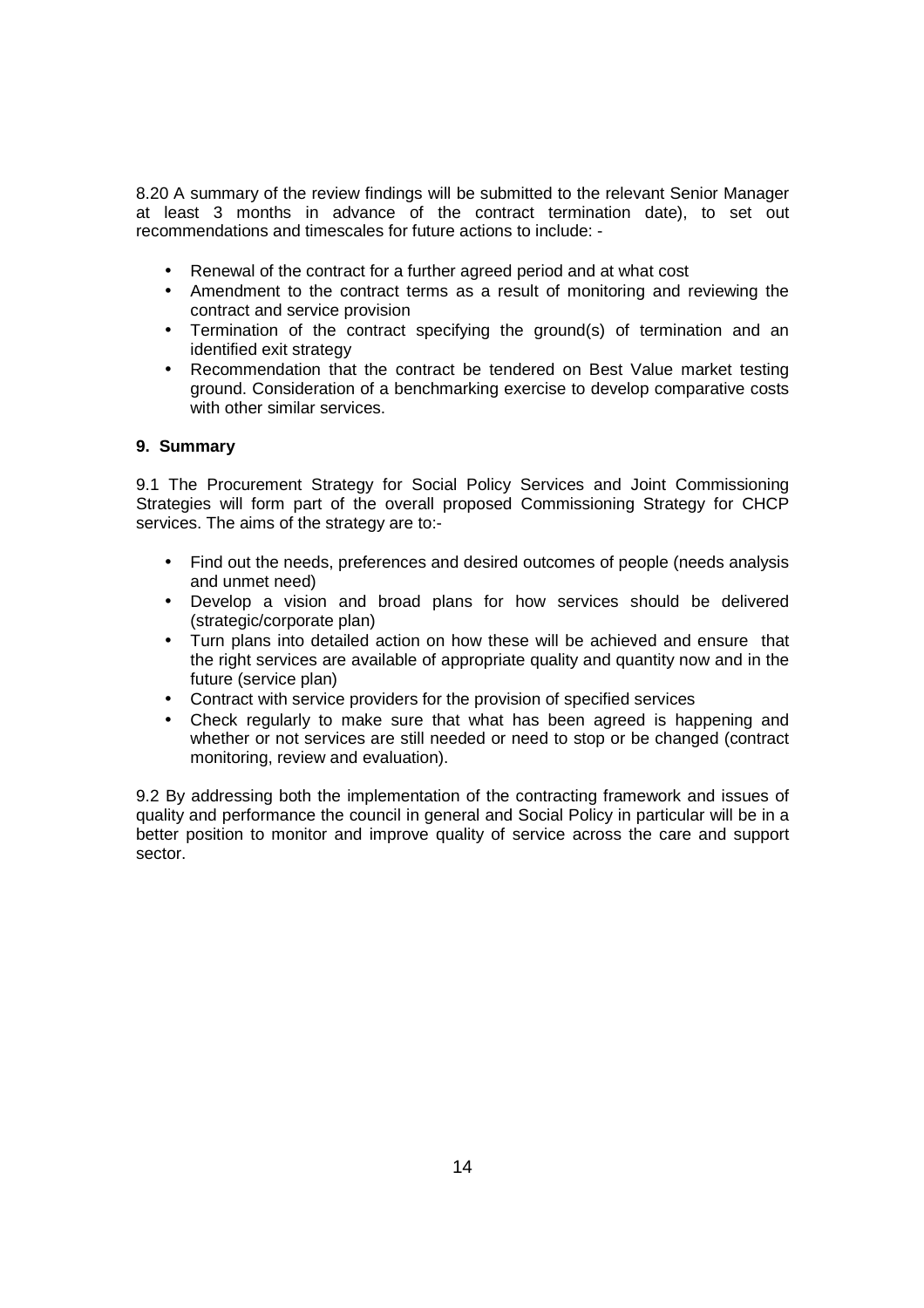#### **Procedures for the Procurement of Social Policy Services**

#### **Appendix 1**

#### **CONTRACTING TERMINOLOGY**

**Advertisement:** The method by which potential services are alerted to contract opportunities. A standard format is used for advertisements (otherwise known as 'contract notices') published in the Official Journal of the European Union and/or on Public Contracts Scotland; in other circumstances public bodies can decided on the form of the advertisement.

**Award Criteria:** Criteria against which a service provider's proposals for delivering the service are assessed.

**Authorised Service Providers:** External providers who provide services within the West Lothian boundary and which meet the standards set down by the council for the provision of social care services. Services will be commissioned, contracted or purchased from accredited providers.

**Block Contract:** Contract, which guarantees service payment, regardless of occupancy/use level as opposed to price for place/unit cost. This contract would normally be used for services where it is difficult to quantify cost on a per person basis. It will also be used for identified services. An inflationary element will be included in the contract terms. Block contract are used for:-

- High cost services where it is difficult to specify individual costs
- Low volume services where there is a wish to secure the availability of the provision.

This will include:-

- Care home services for people with learning disability
- Specialist housing support services
- Respite care services across all service user groups.

**Health, Care and Support Services, or CHCP Services:** All health, social care and support services for children and families, younger people and adults (including older people) and housing support services which are within the remit of the West Lothian Community Health and Care Partnership.

**Commissioning:** All of the activities involved in assessing and forecasting needs, agreeing desired outcomes, considering options, planning the nature, range and quality of future services and working in partnership to put these in place.

**Contracting:** Reaching formal legally binding agreement between the council and external provider on the nature of a service and the terms and conditions on which it will be supplied and paid for.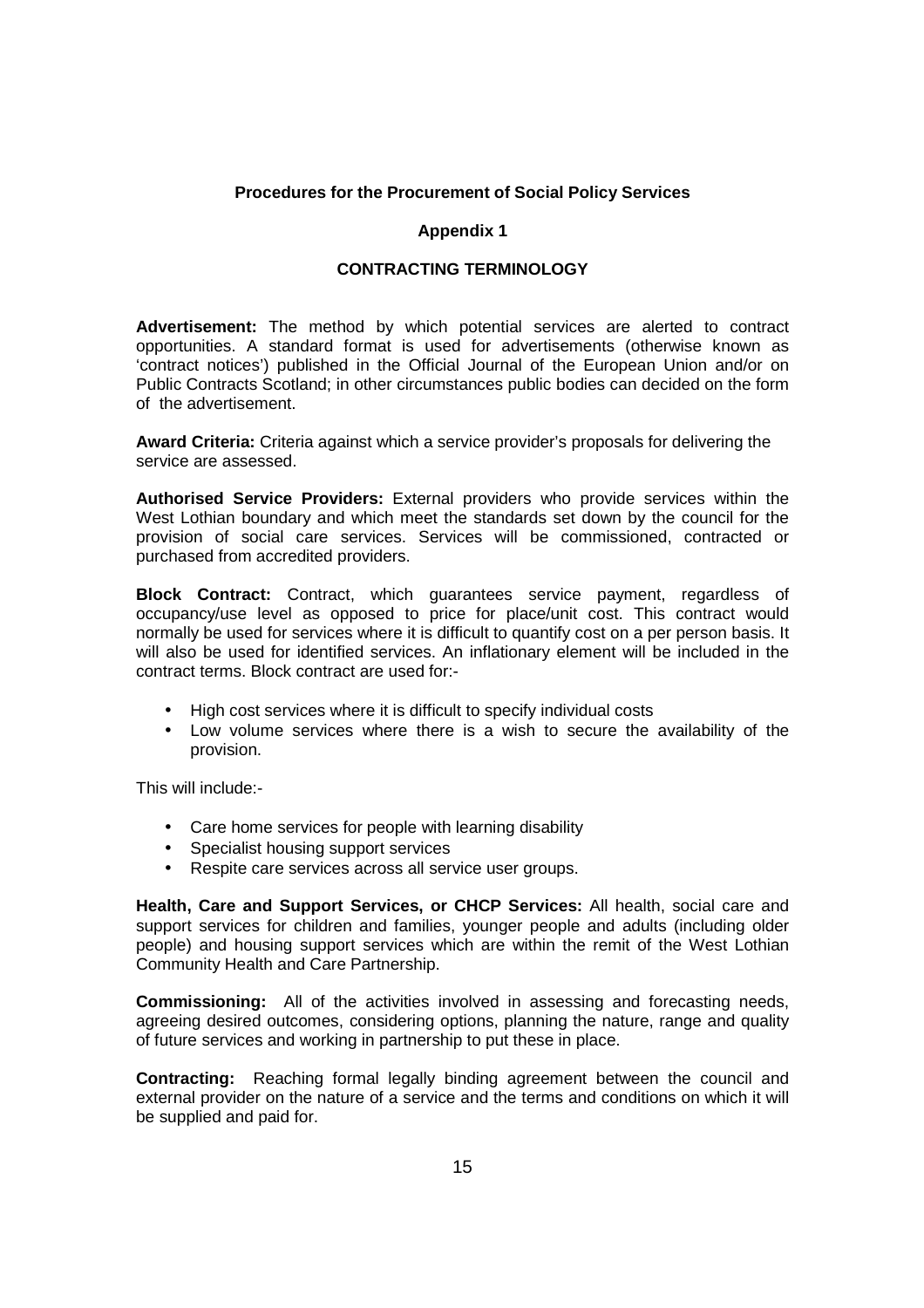**Contract Award Notice:** Notification of the award of a contract of framework agreement which is published in the Official Journal of the European Union and on the Public Contracts Scotland website.

**Contracting Framework:** Provides a single framework for the rules and governance for awarding care and support contracts.

**Direct payment:** means a payment of money made to individuals who are eligible for services to meet their assessed needs, in terms of sections 12B and 12C of the Social Work (Scotland) Act 1968

**Procurement:** The process by which public bodies purchase goods, services and works from third parties – one element of the wider commissioning process.

**Procurement Framework:** The procurement of Social Policy care and support services links together a number of key elements including national legislation and policy direction, EU and national procurement legislation and guidance, local strategic planning and service development. The procurement framework provides a direction for the development of procurement of support and care services through a single framework.

**Procurement Strategy:** Supports Social Policy Services overall strategic and commissioning aims and objectives and provides an outline of the main aims and objectives of Social Policy procurement function.

**Public Contracts Scotland:** The national advertising portal for use by Scottish public bodies to publish contract opportunities and contract award notices**.** 

**Purchasing :** Authorised staff in Social Policy buying a care service for an individual client, using a service, which has already been commissioned and/or contracted for. Involves selecting a provider to meet client's assessed needs and formally making the placement in accordance with the terms and conditions of the contract.

**Pre-placement Agreement/Framework Agreement:** The type of contract which sets the terms and conditions for a service but is only activated by the formal purchasing process. The two different types in use are described as 'call-off' and 'cost and volume'. 'CALL-OFF' - currently used for care homes, some home care and day services where there is no guaranteed use or level of use. Prices paid as used, on a unit price basis. 'COST AND VOLUME' - currently used for Domiciliary Care. A rate/unit cost is agreed between the council and provider. This includes estimated occupancy level/service usage. A detailed service specification is agreed between the council and the provider and this forms part of the contract. Framework Agreements are used for:-

- For high volume high turnover service
- Where price is fixed
- Where services provided fit a standard model for the service user group as defined by the council.

This will include:-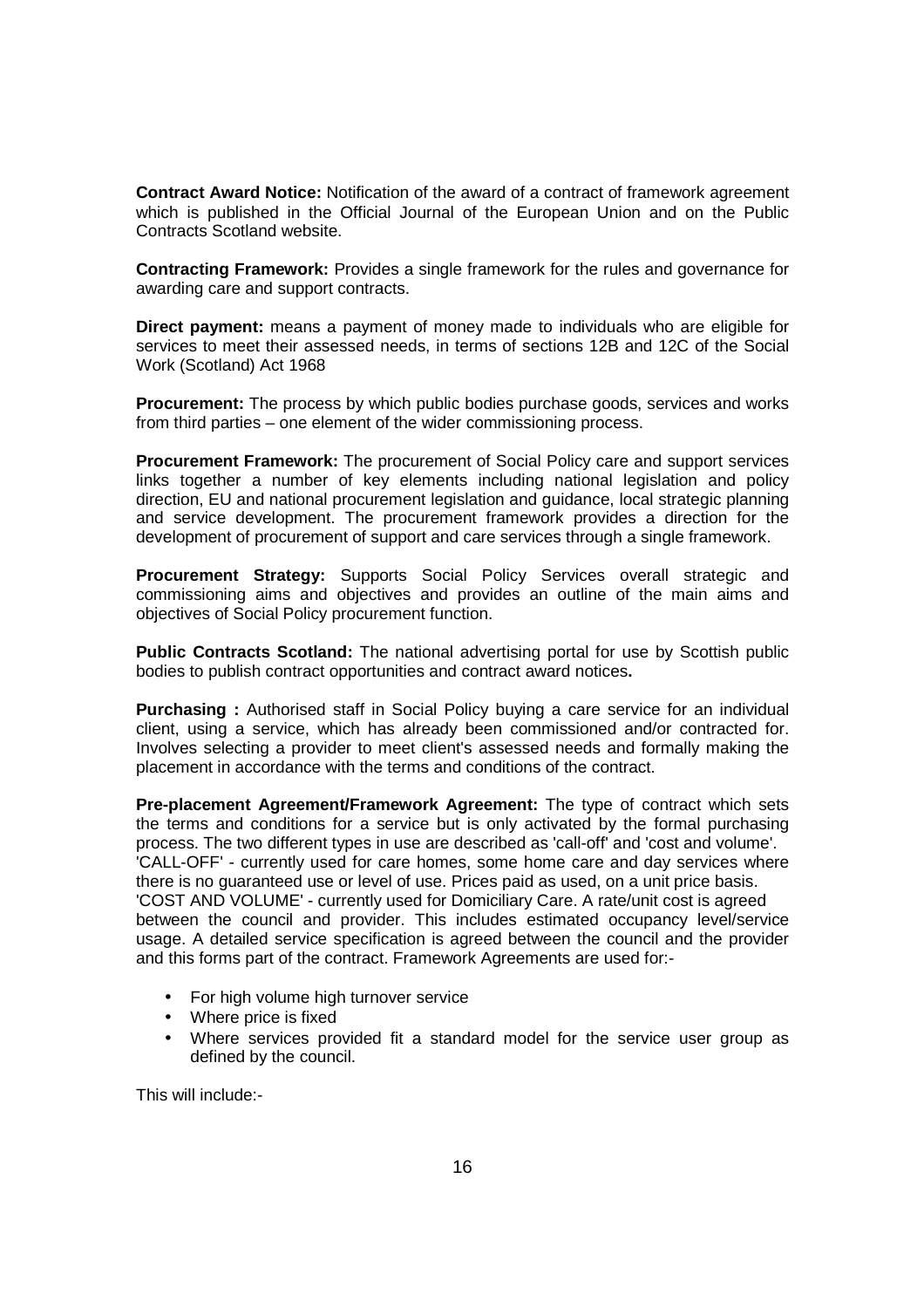- Most care homes for older people
- Domiciliary care services
- Day support services.

**Responsible Officer:** The Depute Chief Executive (Community Health and Care Partnership), who may delegate his or her powers to other appropriate officers in the CHCP services.

**Self-directed support:** used to describe the ways in which individuals can exercise choice about the way their support needs are met from available resources, including direct payments, having a direct payment managed by a third party or directing an 'individual budget'.

**CHCP Joint Commissioning Plans:** set out the commissioning direction for the purchase of care and support services for individual service user groups. Commissioning pans should be read in conjunction with service area Service Statements.

**CHCP Joint Commissioning Strategy:** Provides an overarching strategic approach to the commissioning of care and support services in West Lothian. (see definition for Strategic Commissioning below).

**Social Policy Management Plan:** Sets out the activities and initiatives Social Policy will undertake over the period of a financial ear as part of the longer term strategic aims of the council. These reflect the council's value, and are also in accordance with the Service Statements which map out longer term priorities for the service.

**Social Policy Service Statements:** Service area statements for individual service user and carer groups which outline the overall strategic direction as well as the size and volume of care and support service in each service area.

**Spot Contract:** Contract to purchase a service for an individual where there is not already a pre-placement agreement in place. Could be used for placements in establishments out with West Lothian. Current system is a placement letter, spot purchase agreement which relies on the provider being registered as a care provider with the host authority/SCSWIS.

**Spot purchase agreements** will be used where individual placements are purchased – generally out with West Lothian

**Standing Orders**: The rules by which a public body conducts its business, including arrangements for entering into a contract.

**Strategic Commissioning:** The process of specifying, securing and monitoring service to meet people's needs at a strategic level. This applies to all services whether they are provided by the local authority, NHS or together public agency, or by the private and voluntary sectors.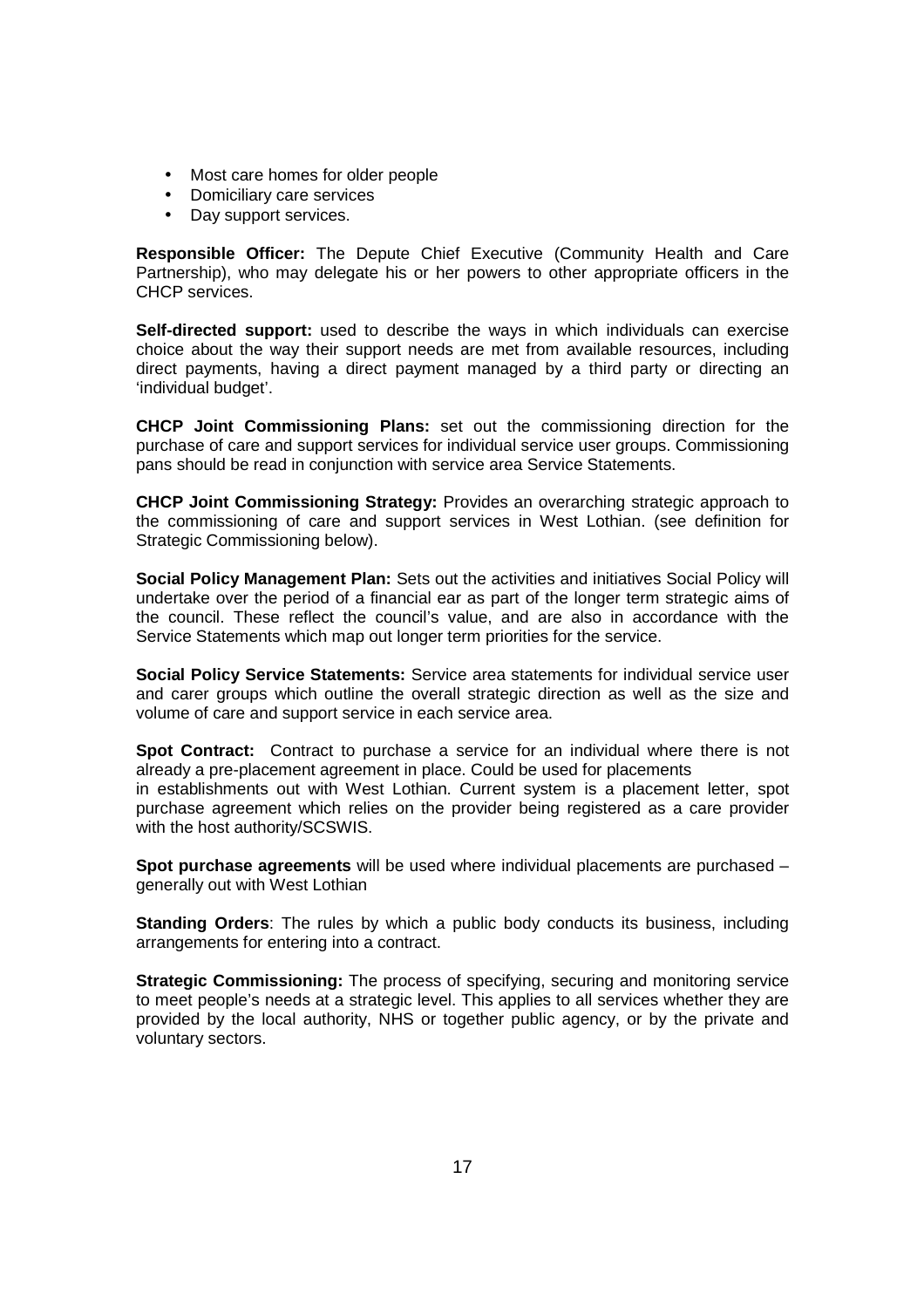# **Procedures for the Procurement of Social Policy Services**

### **Appendix 2**

#### **Contract Awards**

Awarding of contracts will follow 7 stages identified below after the identification of service need

**Stage 1:** The Officers (generally Service Development Officers (SDOs)/ Contracts and Commissioning Officers and /or Group Managers) will identify and report proposals to the relevant Senior Manager/Group Manager Planning and Development/ Contracts and Commissioning Manager on:-

- The volume of service required
- Method of awarding contract i.e. restricted or open tender, preferred provider, partnering
- Budget availability and estimated cost of service
- Type of contract to be utilised (block, framework, spot or combination).

#### **Stage 2**

• SDO (Contracts) will record decision in a centralised register and report to the Responsible Officer annually.

#### **Stage 3**

- Specify the terms of the services to be contracted (Service Specification) including the monitoring and review requirements (SDOs/ Contracts and Commissioning Officer, Group Manager/Contracts and Commissioning Manager)
- The Contract Conditions will be set by the Council and contained within the model contract for that service area or type as identified in 8.1 SDO (contracts)

#### **Stage 4**

Contracts Advisory Group will be asked to consider draft contract and commissioning process below.

**Stage 5:** Commissioning process **-** The method of approach to providers is dependant on service requirements as identified in and at Stage 1 above. Officers will (following approval of the relevant Senior Manager) put the approved commissioning process in place.

**Stage 6:** Award of contract

- Identification of preferred provider(s)
- Agreement on cost ,quality, volume and length of contract
- Agreement on monitoring and review
- Arrange signing of contract
- Inform SDO(Contracts) SDO (Contracts and Finance) of contract award
- Register contract details on corporate register.

**Stage 7: Monitoring and review**